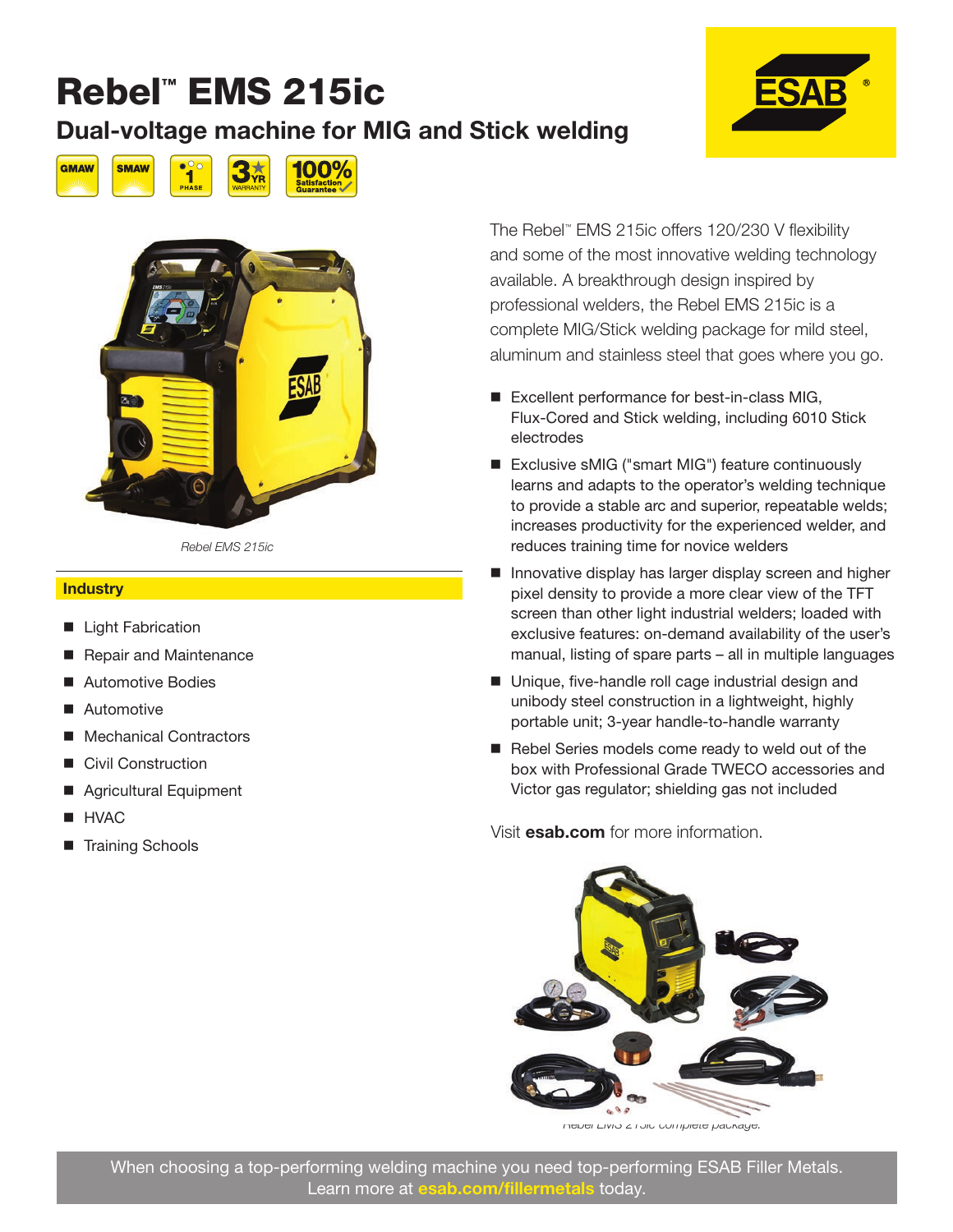| <b>Specifications</b>                                                                         |                                                                                                                                                    |
|-----------------------------------------------------------------------------------------------|----------------------------------------------------------------------------------------------------------------------------------------------------|
| Primary Voltage                                                                               | 120VAC, 208/230 VAC                                                                                                                                |
| Supply Voltage Range                                                                          | 95 - 270 VAC                                                                                                                                       |
| Number of Phases                                                                              | $\mathbf{1}$                                                                                                                                       |
| <b>Supply Frequency</b>                                                                       | 50/60 Hz                                                                                                                                           |
| Supply Plug                                                                                   | 230 V, NEMA 6-50P                                                                                                                                  |
| Rated kVA @ Maximum                                                                           | 4.5 KVA (120 V), 7 KVA (230 V)                                                                                                                     |
| Lead Cord Length                                                                              | $6.5$ ft. (2 m)                                                                                                                                    |
| Maximum Output                                                                                | 240 A                                                                                                                                              |
| MIG (GMAW) Welding Output                                                                     | 130 A/20.5 V (120 V) @ 20% Duty Cycle<br>205 A/24.3 V (230 V) @ 25% Duty Cycle                                                                     |
| STICK (SMAW) Welding Output                                                                   | 90 A/23.6 V (120 V) @ 40% Duty Cycle<br>180 A/27.2 V (230 V) @ 25% Duty Cycle                                                                      |
| <b>Current Range</b>                                                                          | 5 - 150 A (120 V), 5 - 240 A (230 V)                                                                                                               |
| MIG Welding Voltage Range                                                                     | $10 - 26V$                                                                                                                                         |
| Wire Feed Speed Range                                                                         | $59 - 476$ ipm $(1.5 - 12.1$ m/min)                                                                                                                |
| Nominal OCV Volt/DC                                                                           | 90 V                                                                                                                                               |
| Maximum Plate Thickness                                                                       | 3/8 in. (9.5 mm)                                                                                                                                   |
| Wire Diameter Range:<br><b>Mild Steel</b><br><b>Stainless Steel</b><br>Aluminum<br>Flux-Cored | $.023 - .035$ in. (0.6 - 0.9 mm)<br>$.030 - .035$ in. $(0.8 - 0.9$ mm)<br>$.030 - .045$ in. $(0.8 - 1.2$ mm)<br>$.030 - .045$ in. $(0.8 - 1.2$ mm) |
| Wire Spool Size                                                                               | 4 in. (100 mm), 8 in. (200 mm)                                                                                                                     |
| Approvals                                                                                     | CSA E60974-1-00, IEC 60974-1                                                                                                                       |
| <b>Protection Class</b>                                                                       | IP <sub>23</sub> S                                                                                                                                 |
| Power Source Dimensions, L x W x H                                                            | 23 x 9 x 16 in. (584 x 229 x 406 mm)                                                                                                               |
| Power Source Weight                                                                           | 40 lbs. (18.2 kg)                                                                                                                                  |

| <b>Ordering Information</b>       |                    |
|-----------------------------------|--------------------|
| <b>Description</b>                | <b>Part Number</b> |
| Rebel EMS 215ic MIG/Stick Package | 0558102239         |

*Includes power supply, Tweco Fusion 180A MIG gun, Victor argon flowgauge regulator and 12.5 ft. (3.8 m) hose, Tweco earth clamp with leads, drive rolls and contact tips, sample .030 in. (0.8 mm) wire, Tweco electrode holder and sample electrodes, power adapter and operator's manual.*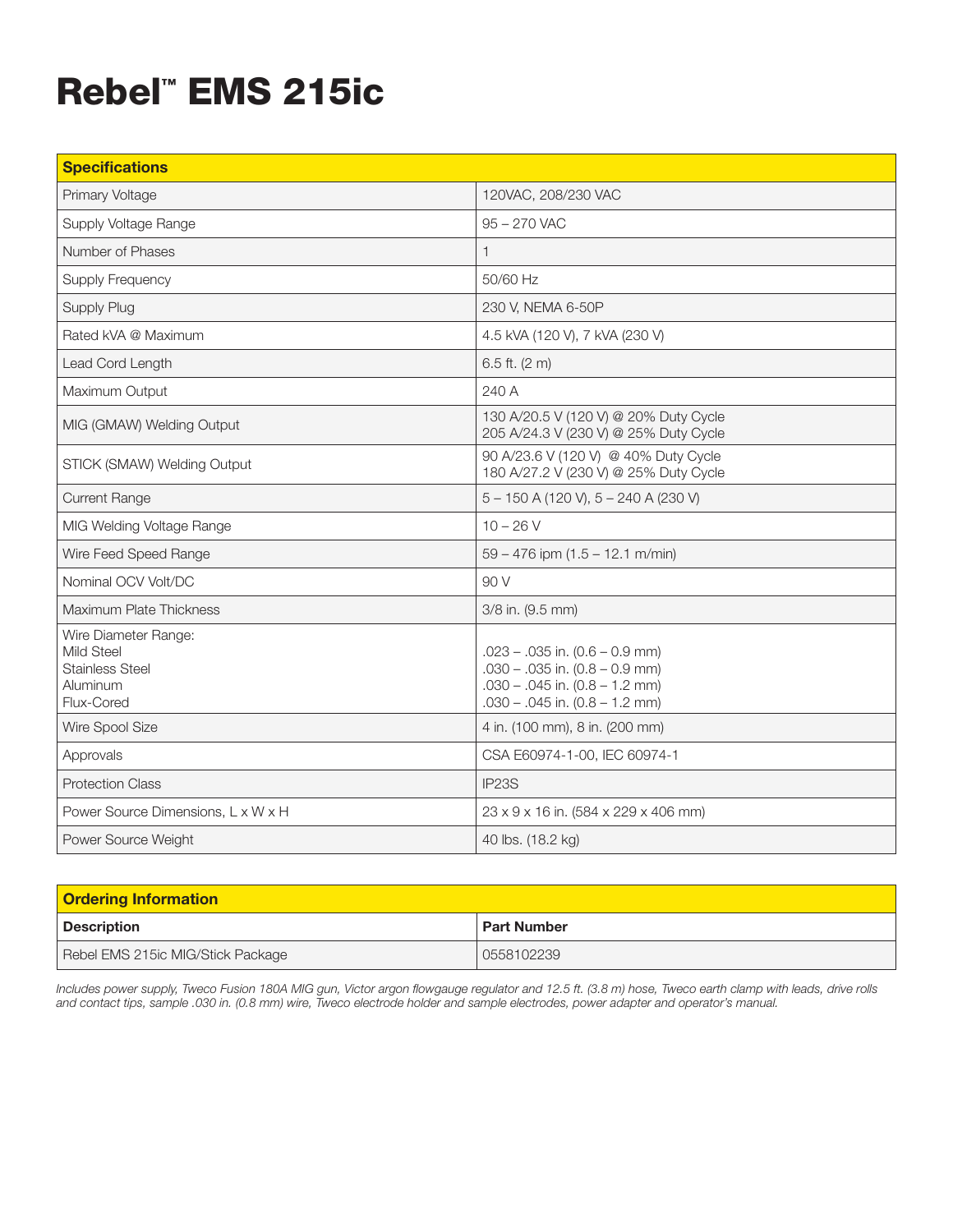| <b>Options &amp; Accessories</b>                                    |                    |  |
|---------------------------------------------------------------------|--------------------|--|
| <b>Description</b>                                                  | <b>Part Number</b> |  |
| Tweco Spool Gun 160 A, 12 ft. (3.6 m) (required for Al MIG welding) | 1027-1397          |  |
| Electrode Holder 200A and Lead Assembly, 4 m (13 ft.), 50 mm        | WS200E13           |  |
| Ground Clamp 200 A and Lead Assembly, 3 m (10 ft.), 50 mm           | WS200G10           |  |
| Victor Argon Flow Gauge Regulator GF-250-50-580                     | 0781-9411          |  |
| Gas Hose, 3.8 m (12.5 ft.), Male 5/8-18UNF                          | W4013900           |  |
| Power Adapter, 230 V to 120 V, 15 A                                 | W4014000           |  |
| Rebel Utility Cart, max 177.8 mm (7 in.) diameter cylinder          | 0558102325         |  |
| Single Cylinder Cart, max 9 in. (228.6 mm)                          | W4015001           |  |

| <b>Wear &amp; Spare Parts</b>                                                  |                    |
|--------------------------------------------------------------------------------|--------------------|
| <b>Description</b>                                                             | <b>Part Number</b> |
| Velocity Nozzle 0.5 in. (12.7 mm) Bore-Flush                                   | 1220-1200          |
| Velocity Nozzle 0.5 in. Bore-Recess                                            | 1220-1201          |
| Tweco 42-23-15 Conduit Liner (180-250A, 023, 15FT) Steel Wound, For Steel Wire | 1420-1103          |
| Conduit Liner 0.8-0.9 mm / .030-.035 in. (installed)                           | 1420-1113          |
| Velocity Contact Tip, .023 in. (0.6 mm)                                        | 1110-1308          |
| Velocity Contact Tip, .030 in. (0.8 mm)                                        | 1110-1309          |
| Velocity Contact Tip, .035 in. (0.9 mm)                                        | 1110-1310          |
| Drive Roll, V-Groove, .023/.035 in. (0.6/0.9 mm)                               | W4014800           |
| Drive Roll, V-Groove, .023/.030 in. (0.6/0.8 mm) (installed)                   | 7977036            |
| Drive Roll, Knurled V-Groove, .030/.035 in. (0.8/0.9 mm) (FCAW)                | 7977732            |